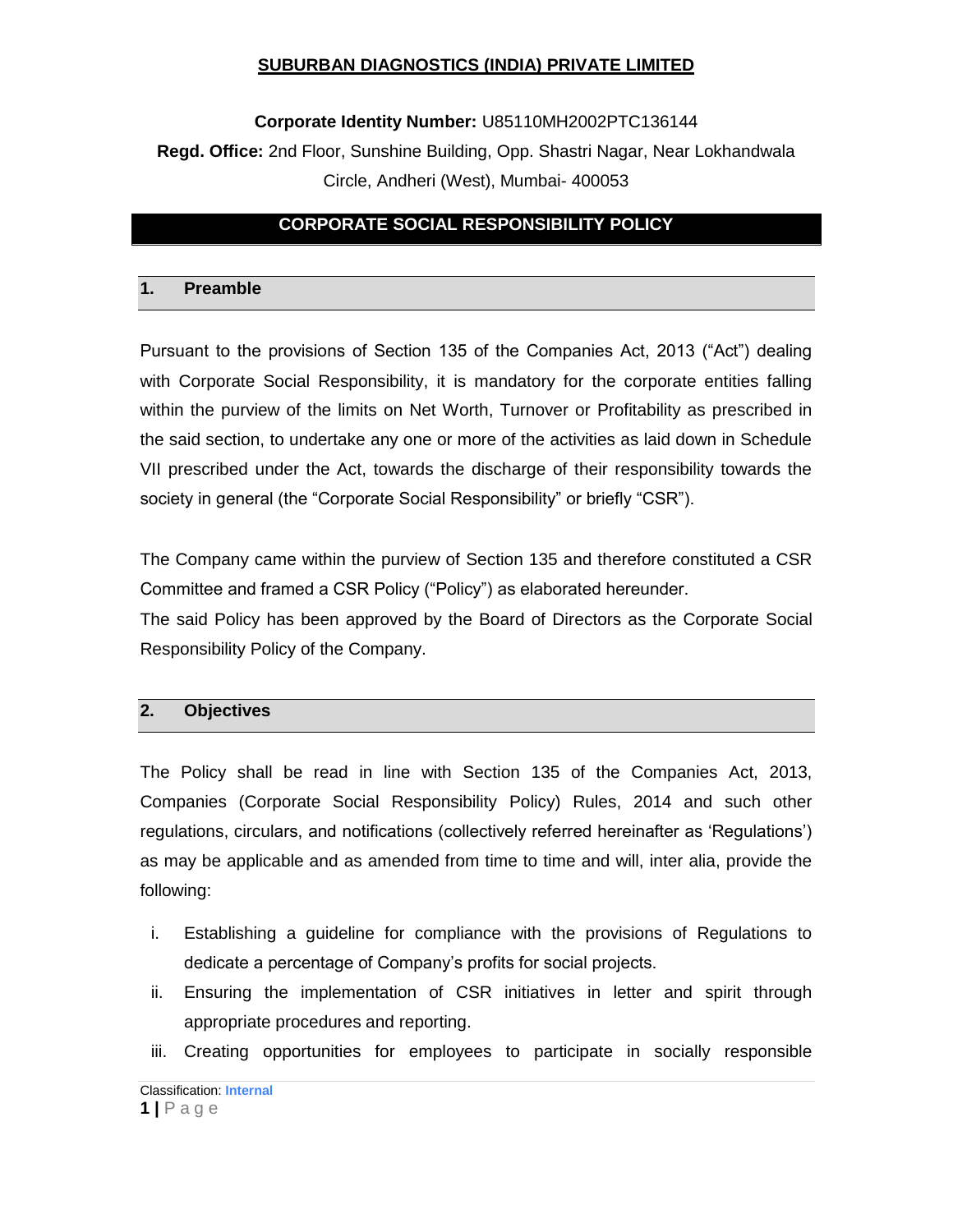initiatives.

## **3. Definitions**

In this Policy unless the context otherwise requires

- i. "**Act**" means Companies Act, 2013.
- ii. "**Corporate Social Responsibility'** means Corporate Social Responsibility as defined in Section 135 of the Companies Act, 2013 and Companies (Corporate Social Responsibility Policy) Rules, 2014, as amended from time to time.
- iii. "**CSR Committee'** means the committee constituted under the provisions of Section 135 of the Act;
- iv. **'CSR Expenditure'** shall include all expenditure including contribution to projects or programs relating to CSR activities specified in this policy as approved by Board on recommendation of CSR Committee.
- v. "**Net Profit'** means the net profit computed as per Section 135 of the Companies Act, 2013 read with Companies (Corporate Social Responsibility Policy) Rules, 2014 as amended from time to time.
- vi. **'Ongoing Project'** means a multi-year project undertaken by a Company in fulfilment of its CSR obligation having timelines not exceeding three years excluding the financial year in which it was commenced, and shall include such project that was initially not approved as a multi-year project but whose duration has been extended beyond one year by the board based on reasonable justification.
- vii. "**Company**" means Suburban Diagnostics (India) Private Limited

*Please note that meaning/definition of the words/ abbreviations used in this Policy shall have* the *same meaning respectively assigned to them as defined under Section 135 of the Companies Act, 2013 read with the Companies (Corporate Social Responsibility Policy) Rules, 2014, as amended from time to time.*

## **4. CSR Committee**

To effectively coordinate, communicate and oversee the CSR activities of the company, a CSR Committee will be constituted as per the requirement of Companies Act, 2013.

The Corporate Social Responsibility Committee, as constituted under Section 135 of Companies Act, shall, —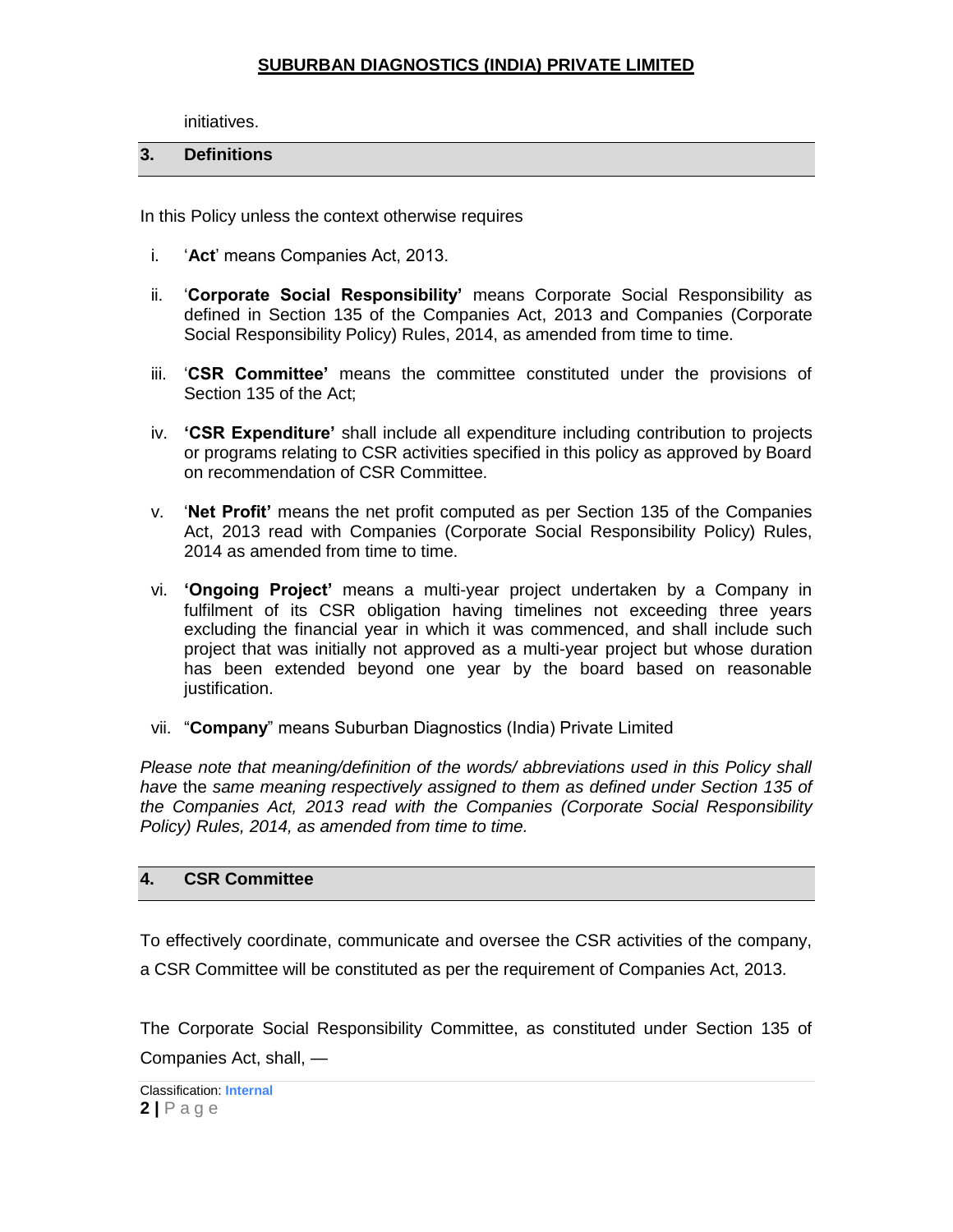- a) formulate and recommend to the Board, a Corporate Social Responsibility Policy which shall indicate the activities to be undertaken by the company in areas or subject, specified in [Schedule VII;](http://ebook.mca.gov.in/Actpagedisplay.aspx?PAGENAME=17923)
- b) recommend the amount of expenditure to be incurred on the activities referred to in clause (a);
- c) monitor the Corporate Social Responsibility Policy of the company from time to time; and
- d) The CSR Committee shall formulate and recommend to the Board, an annual action plan in pursuance of CSR Rules (as amended from time to time) its CSR policy, which shall include the following, namely:
	- the list of CSR projects or programmes that are approved to be undertaken in areas or subjects specified in Schedule VII of the Act;
	- the manner of execution of such projects or programmes as specified in sub-rule (1) of Rule 4 of the Companies (Corporate Social Responsibility Policy) Rules, 2014;
	- **the modalities of utilisation of funds and implementation schedules for the** projects or programmes;
	- monitoring and reporting mechanism for the projects or programmes; and
	- details of need and impact assessment, if any, for the projects undertaken by the Company.

The Board may alter such plan at any time during the financial year, as per the recommendation of its CSR Committee, based on the reasonable justification to that effect.

# **5. CSR Strategy and Activities**

The Company proposes to conduct the CSR activities on its own or through any other eligible Trust or through its Holding Company"s Trust *viz;* Dr. Lal PathLabs Welfare Trust which shall undertake activities for the benefit of the society and community in which the Company operates.

The CSR initiatives shall include the following activities within the overall ambit of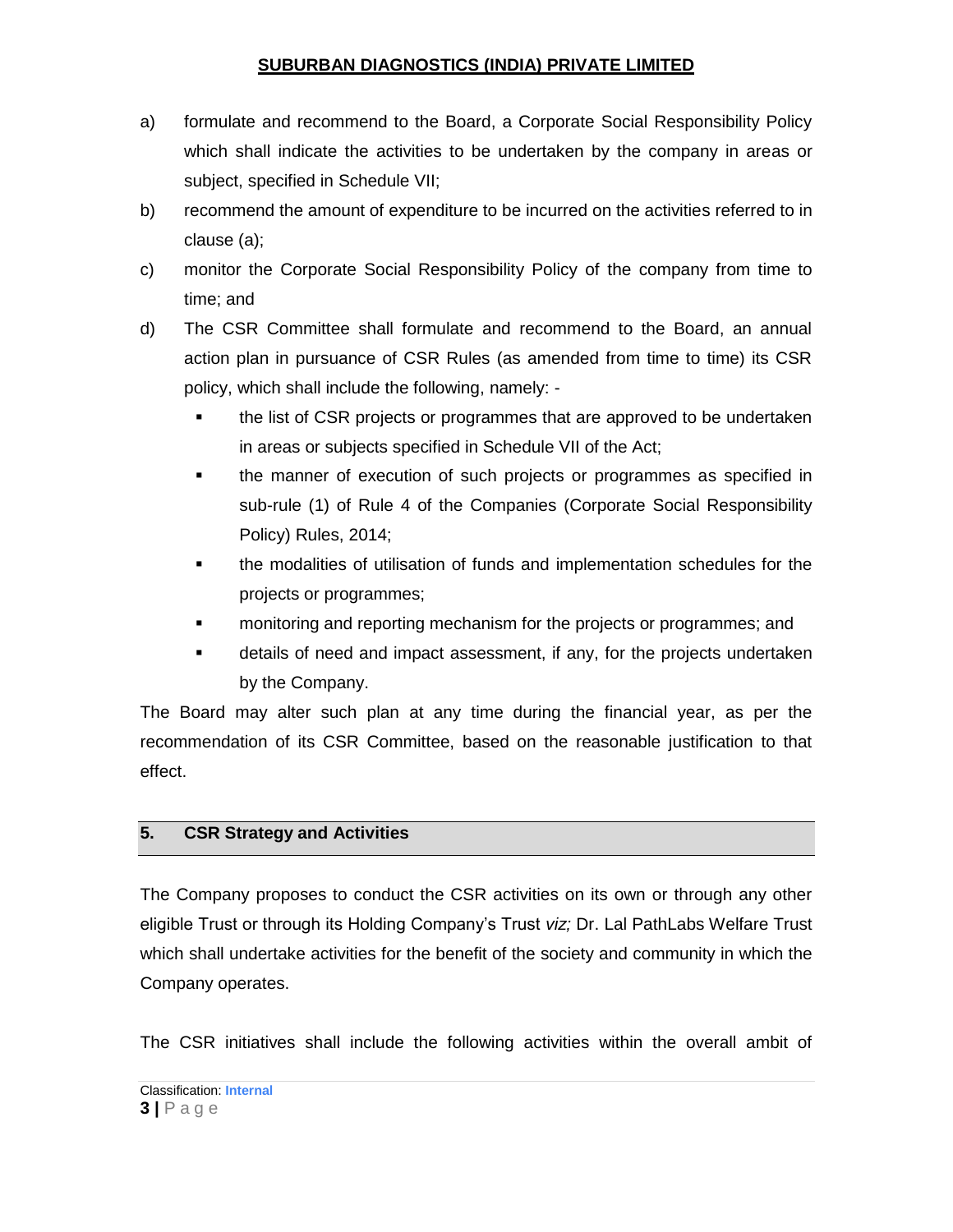Schedule VII to the Act, which may be enlarged from time to time as decided by the CSR Committee.

- i. **Vocational Education Programs** in the Paramedics / healthcare delivery i.e. Diploma in Medical Laboratory Technology (DMLT), Phlebotomist, Technicians Training and such other similar vocational courses. These programs shall be conducted by the Trust free of cost or at subsidized rates and could be enabled with support and certifications from accredited bodies. Initially the Trust shall undertake to provide certification programs for Phlebotomists and DMLT certification. Concessions for women students, Persons with Disability (PwD) and economically weaker may also be considered on merit.
- ii. **Promoting access to Healthcare** including awareness programs, for the general community for healthier and hygienic living, organizing various health camps, screening camps to identify or detection of cancer, lifestyle related diseases including diabetes, heart, other non-communicable diseases and to support on healthy life management. Sensitization and awareness generation of the public health workers including frontline governments heath service delivery staff to support to the community to improve the overall health status, indicators and management.
- iii. **Supporting to any particular or various Public Health** issues / pandemic / disaster which is required for the safe and healthy human lives and / or any such other need / emergencies identified by the central of state governments to save / improve lives of the community.
- iv. **Upliftment of Community** through supporting projects for natural resource conservation, waste management, water management, providing safe drinking water, sanitation, vocational training and other such projects for the upliftment of community.
- v. **Drive Environmental Sustainability** through plantation drives, protection of flora and fauna, promoting bio diversity, animal welfare and veterinary services, promoting alternative sources of energy and similar projects.
- vi. **Contribution of funds** to Technology Incubators located within academic institutions which are approved by the Central Government for the development of diagnostics tests. Also contribute towards similar initiatives for development of medical research.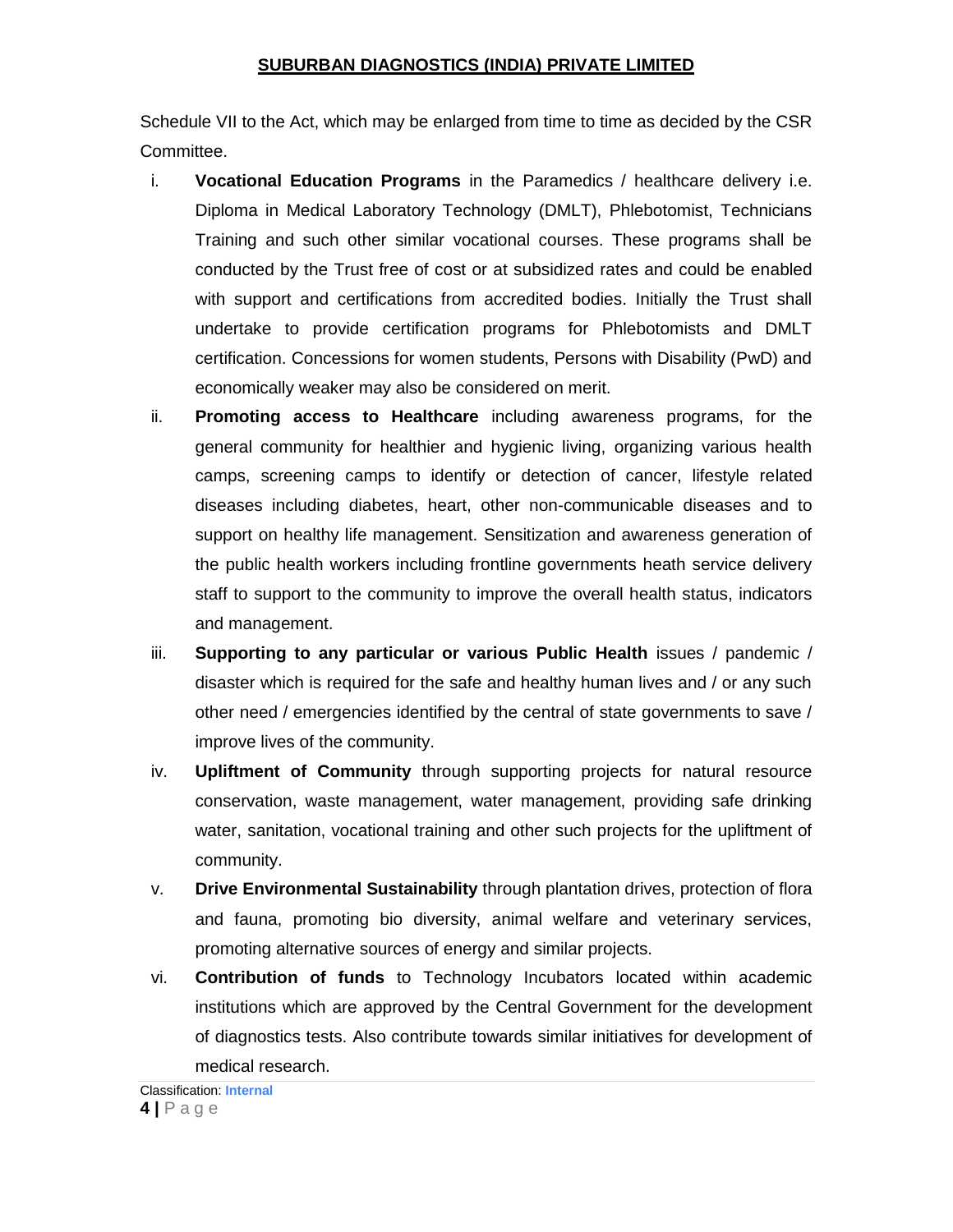- vii. **Promoting Programs for empowering women** marginalised and / or weaker section of the society including women and persons with disability (PwD) for overall development including specific vocational training and support to various welfare projects.
- viii. **Welfare of armed forces** veterans, war widows and their dependents, Central Armed Police Forces (CAPF) and Central Para Military Forces (CPMF) veterans, and their dependents including widows.
- ix. **Contribution to the Prime Minister's National Relief Fund** or Prime Minister"s Citizen Assistance and Relief in Emergency Situations Fund (PM CARES Fund) or any other fund set up by the central govt. for socio economic development and relief and welfare of the schedule caste, tribes, other backward classes, minorities women and underserved, marginalized or weaker section of the society;
- x. Such other activities or programs as or may be specified in Schedule VII to the Act.

## **6. CSR Funds**

The Corpus for the purpose of carrying on the aforesaid activities shall include the following:

- i. Atleast 2% of the average Net Profits made by the Company for the three immediately preceding financial years shall be contributed in tranches by the Company to fund the activities of the Trust.
- ii. Any income or surplus arising from the CSR projects or programs shall be used by the Company or the Trust for its CSR activities as per Annual Action CSR Plan of the Company or as per the direction given by the Board as the case may be and such surplus shall not form parts of the business profits of the Company.
- iii. Any income from the surplus funds of the Company or the Trust.
- iv. The Board may during any financial year, approve to undertake CSR expenditure beyond the CSR obligation for that particular financial year. Such excess CSR spend may be carried forward for setting-off against the CSR obligation of the Company for next three consecutive financial year.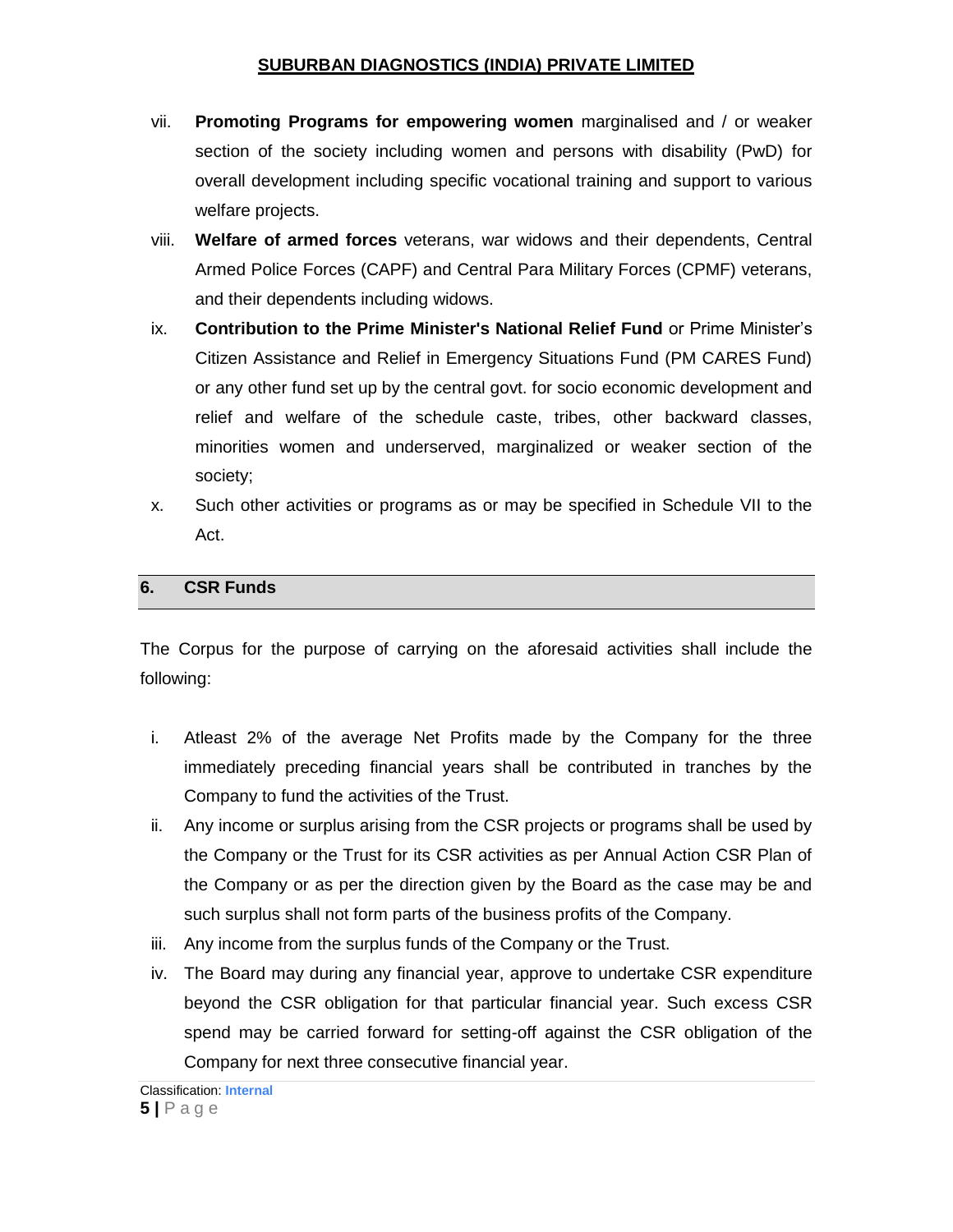#### **7. Implementation Process**

- i. The Board on recommendation of the CSR Committee shall approve an Annual Action Plan every financial year, for the purpose of carrying the CSR projects or activities during a financial year.
- ii. The Company will carry its CSR projects or activities by itself or through a Trust established for the said purpose. Where for any reasons, the CSR projects or activities are required to be implemented through some entity under the Trust, then it shall be made sure that the entity is eligible to undertake and implement the same under the Act read with Rules.
- iii. The operations of Trust shall be overseen by its Trustees.
- iv. The Trust may be resourced with suitably qualified individuals for the purpose of running its operations. Such individuals may be deputed from the Company itself or outsourced.
- v. The time period/duration over which a particular program will be spread, will depend on its nature, extent of coverage and the intended impact of the program.
- vi. While the CSR activities shall be undertaken internally by the Trust, we also recognize that some projects may need to be undertaken in collaboration and partnerships with other suitable specialist agencies. In such cases, we may undertake some activities in partnerships with such approved agencies or NGOs, which are eligible to carry out CSR activities under the provisions of the Act. We may also collaborate or pool resources with other companies to undertake aforesaid CSR activities as may be approved by the CSR Committee.
- vii. In case the Company"s CSR expenditure obligation is ten crore rupees or more, in the three immediately preceding financial years, the Company shall mandatorily undertake impact assessment, through an independent agency, of their CSR projects or activities having outlays of one crore rupees or more,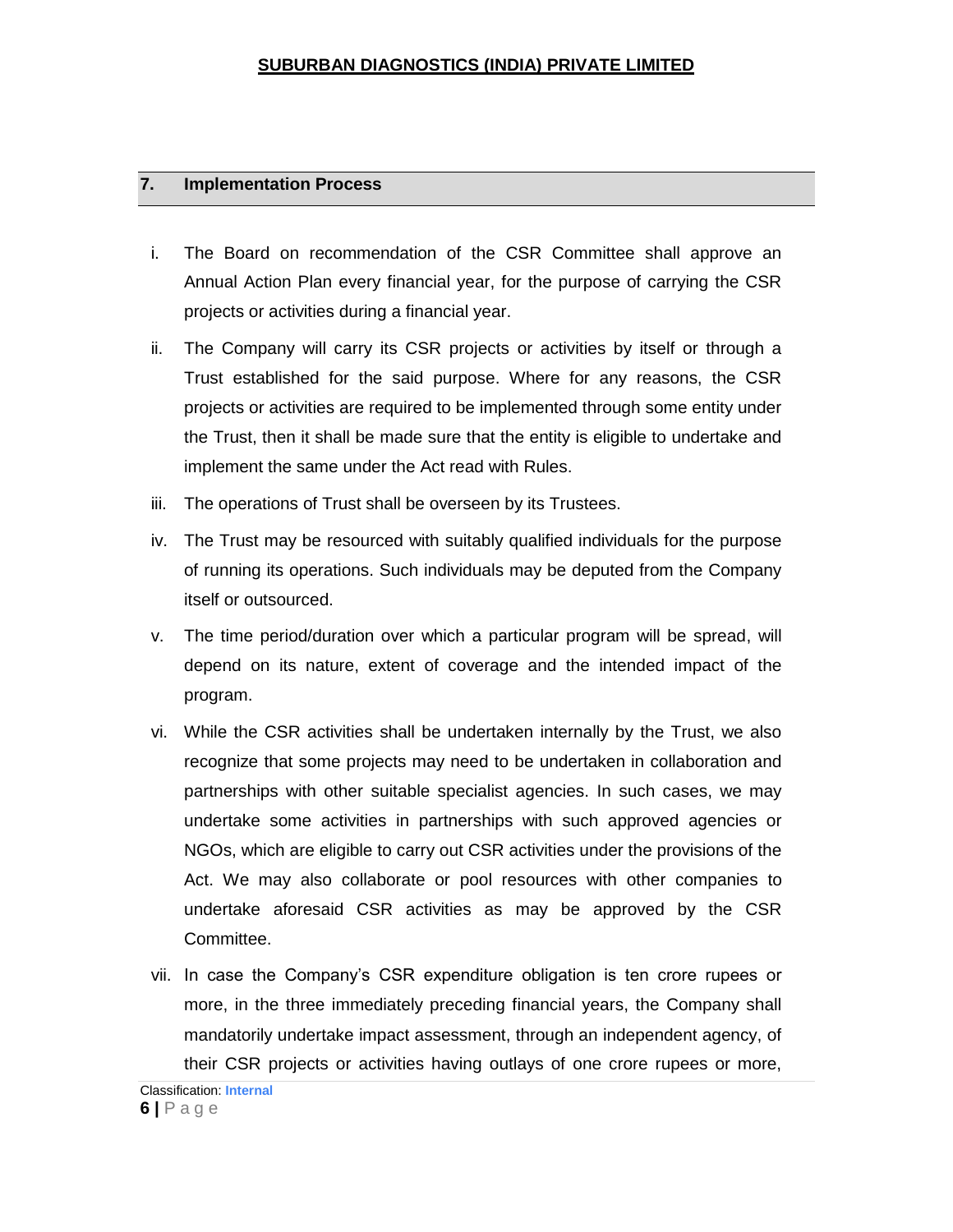and which have been completed not less than one year before undertaking the impact study. The impact assessment reports shall be placed before the Board and shall be annexed to the annual report on CSR. Further, the Board on the recommendation of the CSR Committee shall appoint the impact assessment agency. Any expenditure incurred on impact assessment may also be booked towards Corporate Social Responsibility for that financial year, which shall not exceed five percent of the total CSR expenditure for that financial year or fifty lakh rupees, whichever is less.

- viii. If during any financial year, the Company is not able to meet its CSR obligation, then the unspent amount shall be treated in the manner prescribed in the Act read with Rules.
- ix. In case of an Ongoing Project, the Board shall lay down the following:
	- a) Estimated budget outlay on CSR project or programme during the course of its implementation;
	- b) Estimated budget outlay during every financial year; and
	- c) Manner of implementation.

# **8. Monitoring and Evaluation**

- i. The activities under CSR Policy shall be done by the CSR Committee in comparison to the Plan of Action.
- ii. To ensure effective implementation of the CSR programs undertaken by the Trust, the CSR Committee shall put in place a monitoring mechanism.
- iii. Release of funds after commencement of a project shall be linked to and achievement of results against predetermined milestones.
- iv. The report on progress of the CSR Program(s) undertaken by the Trust shall be informed to the CSR Committee on a periodical basis.
- v. Appropriate documentation of the Company"s CSR activities, executing partners, and expenditure entailed will be undertaken on a regular basis. The CSR Committee shall be informed in case of any exceptions in following the above principles.